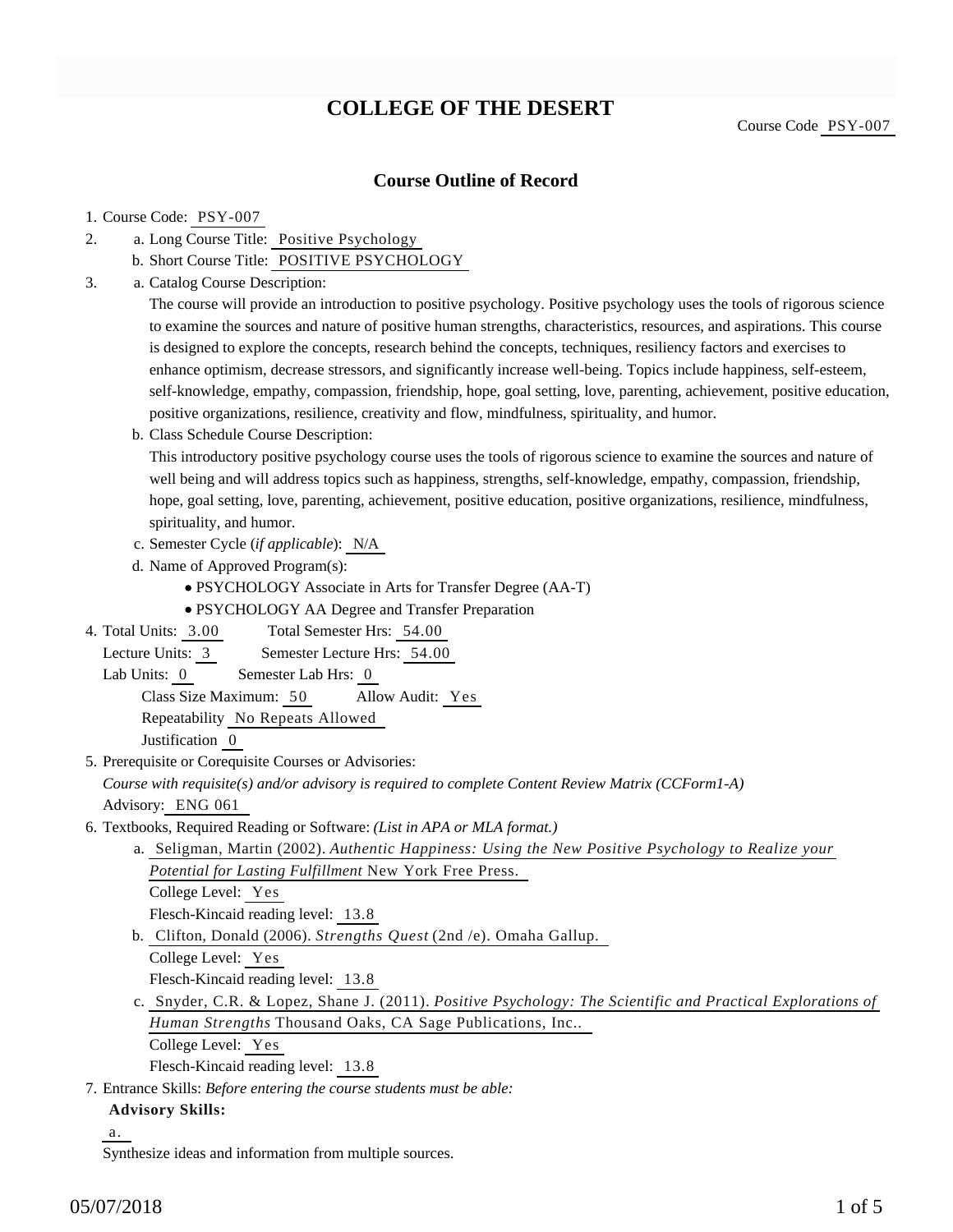- ENG 061 Demonstrate the ability to think critically and express ideas using various patterns of development.
- ENG 061 Demonstrate the ability to read and respond in writing beyond the literal interpretation of the text.

b.

Form a controlling idea in writing

- ENG 061 Demonstrate the ability to think critically and express ideas using various patterns of development.
- ENG 061 Demonstrate the ability to read and respond in writing beyond the literal interpretation of the text.

c.

Evaluate and use specific data to support general ideas.

- ENG 061 Demonstrate the ability to think critically and express ideas using various patterns of development.
- ENG 061 Demonstrate the ability to use research skills including library resources such as books, periodicals, electronic databases and online resources such as the internet.
- ENG 061 Demonstrate the ability to read and respond in writing beyond the literal interpretation of the text.
- 8. Course Content and Scope:

### Lecture:

I: LOOKING AT PSYCHOLOGY FROM A POSITIVE PERSPECTIVE

- 1. Welcome to Positive Psychology
- 2. Eastern and Western Perspectives on Positive Psychology
- 3. Classifications and Measures of Strengths and Positive Outcomes
- II: POSITIVE PSYCHOLOGY IN CONTEXT
	- 4. Developing Strengths and Living Well in a Cultural Context
	- 5. Living Well at Every Stage of Life
- III: POSITIVE EMOTIONAL STATES AND PROCESSES

 6. The Principles of Pleasure: Understanding Positive Affect, Positive Emotions, Happiness, and Well-Being

 7. Making the Most of Emotional Experiences: Emotion-Focused Coping, Emotional Intelligence, Socioemotional Selectivity, and Emotional Storytelling

- IV: POSITIVE COGNITIVE STATES AND PROCESSES
	- 8. Seeing Our Futures Through Self-Efficacy, Optimism, and Hope
	- 9. Wisdom and Courage: Two Universal Virtues
	- 10. Mindfulness, Flow, and Spirituality: In Search of Optimal Experiences
- V: PROSOCIAL BEHAVIOR
	- 11. Empathy and Egotism: Portals to Altruism, Gratitude, and Forgiveness
	- 12. Attachment, Love, and Flourishing Relationships
- VI: UNDERSTANDING AND CHANGING HUMAN BEHAVIOR
	- 13. Balanced Conceptualizations of Mental Health and Behavior
	- 14. Interceding to Prevent the Bad and Enhance the Good

VII: POSITIVE ENVIRONMENTS

- 15. Positive Schooling
- 16. Good Work: The Psychology of Gainful Employment
- 17. The Me/We Balance: Building Better Communities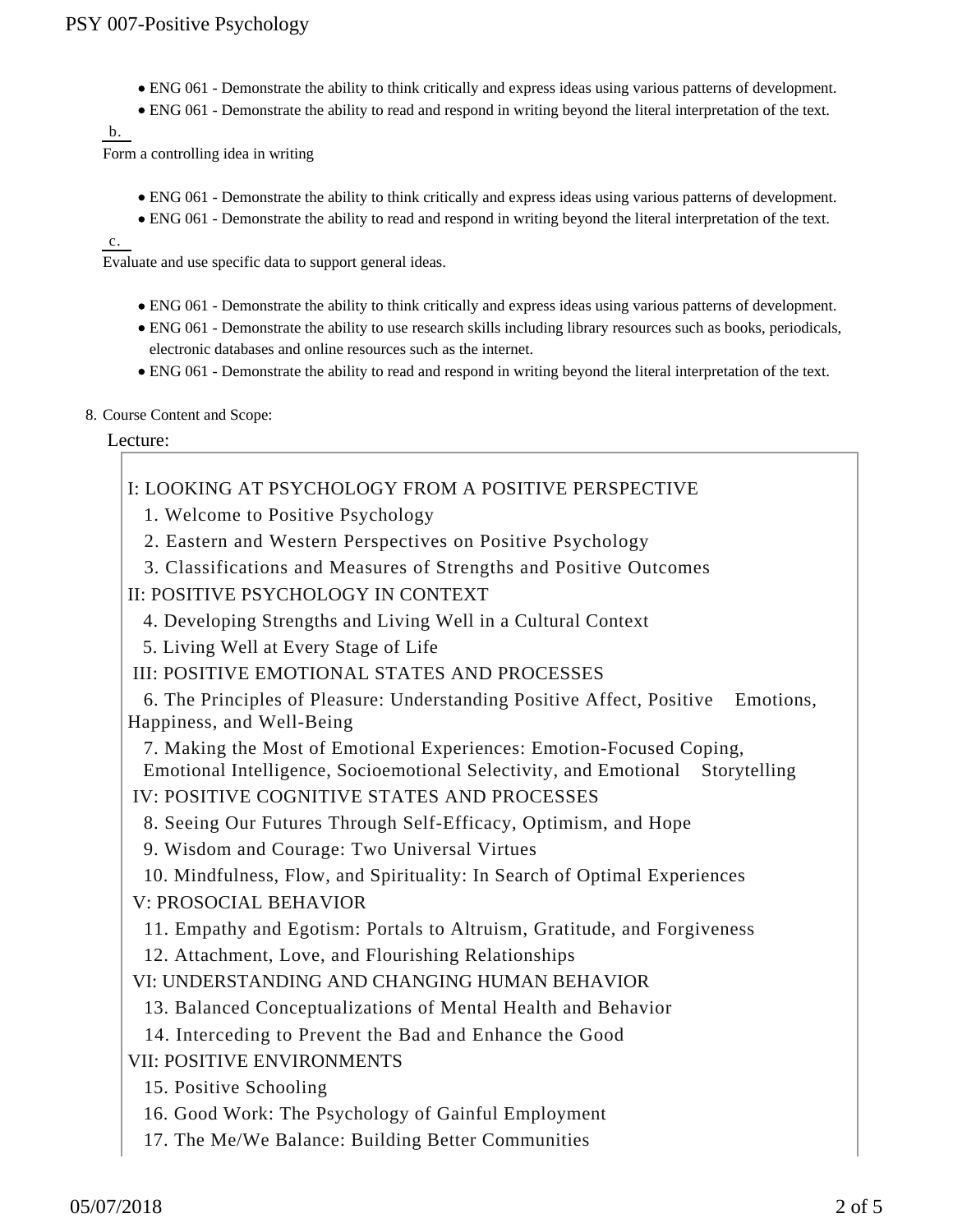## PSY 007-Positive Psychology

# VIII: A POSITIVE LOOK AT THE FUTURE OF PSYCHOLOGY

18. Going Positive

Lab: *(if the "Lab Hours" is greater than zero this is required)*

9. Course Student Learning Outcomes:

1.

Identify and discus the research and ideas in the scientific study of positive psychology.

2.

Demonstrate applications of Positive Psychology exercises and interventions.

3.

Evaluate critically about ideas and findings of Positive Psychology.

4.

Recognize and appreciate the impact of positive psychology on the individual, interpersonal relationships and a diverse global society.

10. Course Objectives: Upon completion of this course, students will be able to:

a. Identify and evaluate research that supports the principles, the strategies, and the skills of positive psychology.

b. Compare and contrast Eastern and Western Perspectives on Positive Psychology.

c. Distinguish between various classifications of human strengths and select and interpret the appropriate measures of each.

d. Evaluate the human strength components associated with positive outcomes in childhood, adulthood and old age.

e. Appraise the influence of culture on the theory, research and application of positive psychology.

f. Compare and contrast positive affect, positive emotion, happiness, and well-being.

g. Select and use correct measures to evaluate dimensions of subjective well-being and be able to interpret results of these measures.

h. Identify characteristics associated with emotional intelligence and identify a process through which these characteristics could be strengthened further.

i. Identify, compare and contrast the human strengths of self-efficacy, optimism and hope.

j. Differentiate between the human strengths of wisdom and courage and identify how these strengths contribute to subjective well-being.

k. Compare and contrast the processes and effects of mindfulness and flow.

l. Develop a strategy to apply a mindful approach to daily living, including academic study.

m. Compare and contrast the processes and effects of altruism, gratitude and forgiveness, select correct measure to evaluate each, interpret results of each measure and develop activities to increase each of these.

n. Compare and contrast multiple theories of love.

o. Identify and evaluate components that add to or detract from a positive environment in personal lives, school, work, and the community.

p. Become more aware of their own strengths and virtues and learn strategies to increase their well-being and overall quality of life.

q. Acquire techniques to increase satisfaction with families and personal relationships

11. Methods of Instruction: *(Integration: Elements should validate parallel course outline elements)* 

- a. Activity
- b. Collaborative/Team
- c. Discussion
- d. Lecture
- e. Self-exploration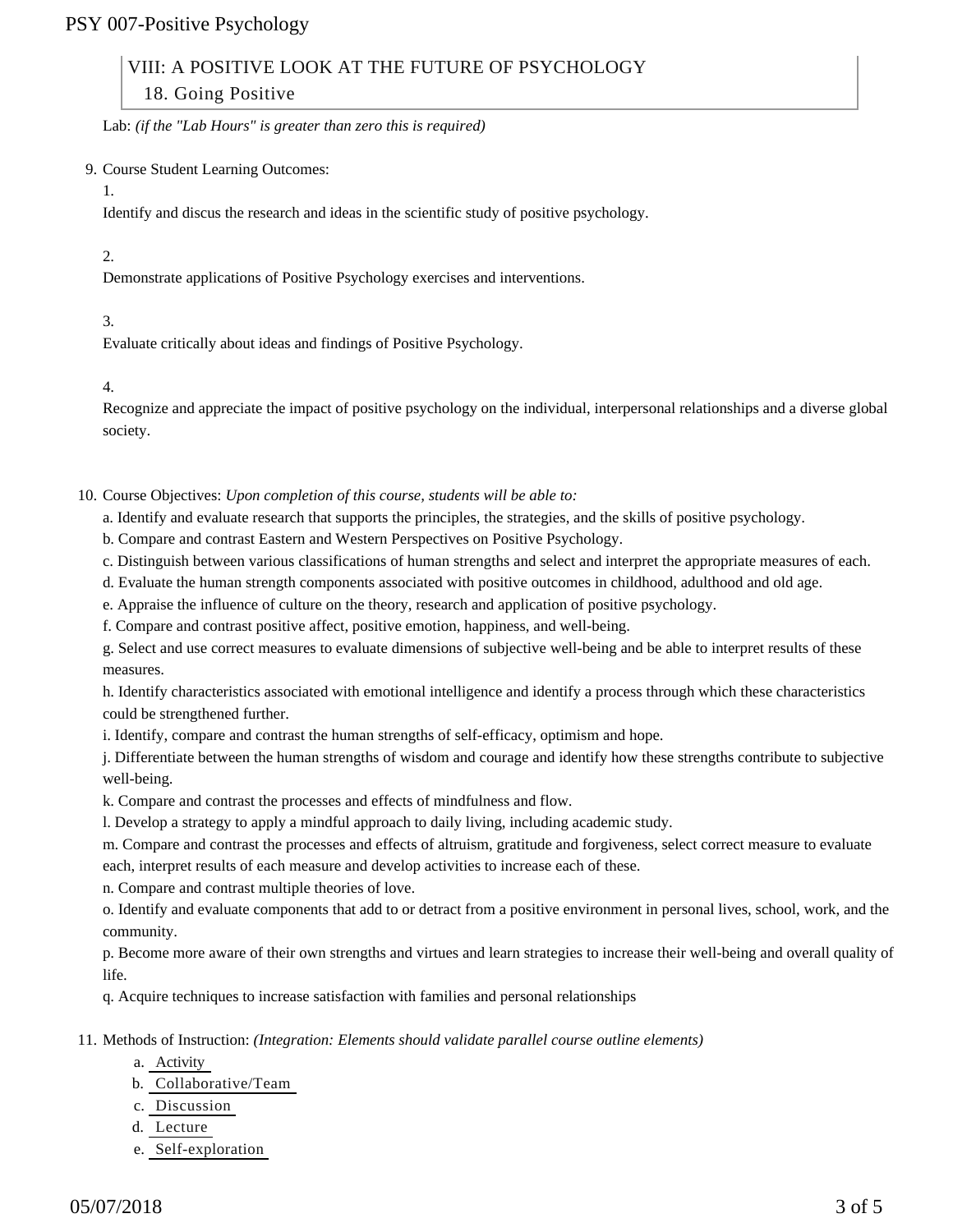12. Assignments: (List samples of specific activities/assignments students are expected to complete both in and outside of class.) In Class Hours: 54.00

Outside Class Hours: 108.00

- a. In-class Assignments
	- 1. View video/DVD materials, including taking notes.
	- 2. Presentations by students, in groups or singly.
	- 3. Participate in class reasearch projects, involving collection, compilation and interpretation of data, including composition of written or oral reports.
	- 4. Examinations of various types.
	- 5. Small and large group discussion.

## b. Out-of-class Assignments

- 1. Readings in the textbook and in recommended supplementary literature
- 2. Prepare special reports or presentations by students, in panel or singly.
- Class research projects involving the collection, compilation and interpretation of data, including 3. the composition of written or oral reports.
- 4. Complete and analyze various on-line measures of subjective well-being and write papers as such.

13. Methods of Evaluating Student Progress: The student will demonstrate proficiency by:

- College level or pre-collegiate essays
- Written homework
- Critiques
- Guided/unguided journals
- Presentations/student demonstration observations
- Group activity participation/observation
- True/false/multiple choice examinations
- Student participation/contribution
- 14. Methods of Evaluating: Additional Assessment Information:
- 15. Need/Purpose/Rationale -- All courses must meet one or more CCC missions.

IGETC Area 4: Social and Behavioral Sciences

G: Interdisciplinary, Social & Behavioral Sciences

I: Psychology

CSU GE Area D: Social, Political, and Economic Institutions and Behavior, Historical

D9 - Psychology

CSU GE Area E: Lifelong Understanding and Self-Development

E - Lifelong Understanding and Self-Development

PO-GE C2 - Social and Behavioral Sciences

Identify and analyze key concepts and theories about human and/or societal development.

IO - Personal and Professional Development

Self-evaluate knowledge, skills, and abilities.

## 16. Comparable Transfer Course

| <b>University System</b> | <b>Campus</b>       | <b>Course Number</b> | <b>Course Title</b> | <b>Catalog Year</b> |
|--------------------------|---------------------|----------------------|---------------------|---------------------|
| UC.                      | <b>UC</b> Riverside | $Psv$ 049            |                     |                     |
| <b>UC</b>                | <b>UC San Diego</b> | 157-Happiness        |                     |                     |